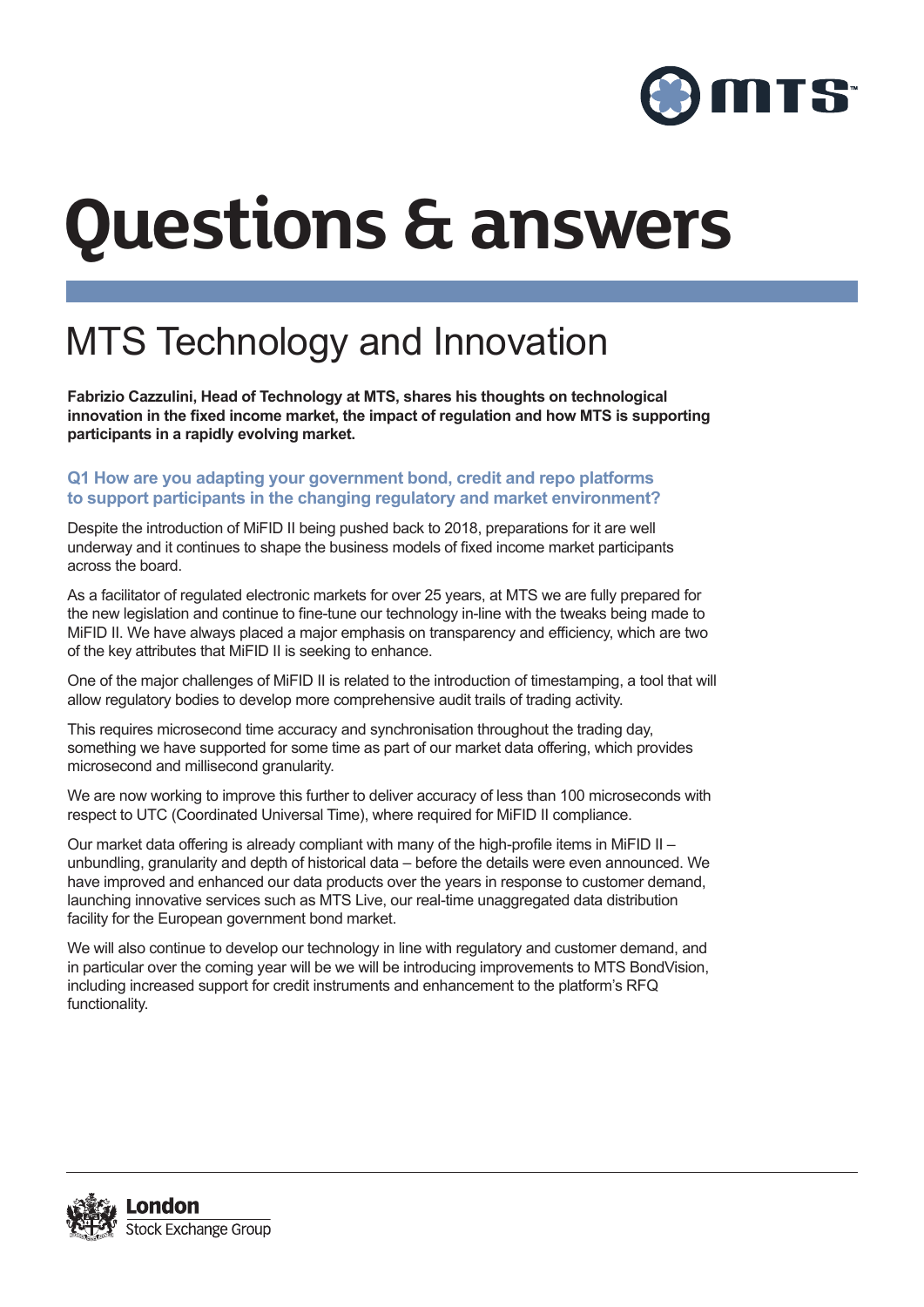

#### **Q2 An increase in automation has emerged as a key trend in fixed income over the** past year. How is MTS enabling customers to automate processes throughout the **trading lifecycle?**

Fixed income has definitely started to catch up with other markets such as equities in terms of automation over the past couple of years.

Market participants are increasingly adopting more and more sophisticated strategies and streamlining the trading workflow, applying trade automation from price discovery to execution and post-trade access to clearing and settlement.

At MTS we recognised our role in this evolution of the market early on and have been working closely alongside customers to support them in adapting their trading strategies and processes.

As a facilitator of both interdealer and dealer-to-client markets in the government bond space we are in the unique position of enabling banks to automate trading across these markets.

Our platforms offer broad FIX support, enabling banks to connect a broad range of tools that automate trading and hedging processes, as well as downstream and upstream actions such as managing positions and trading activity with clients.

We also offer over 10 years of rich historical data that gives a comprehensive market overview and is used by banks and the buy-side to test and fine-tune API models and validate strategies.

MTS historical data comes direct from our interdealer market, which is one of the premium sources of fixed income liquidity. We are the only fixed income data provider that has been offering this level of depth and quality for over a decade.

In our interdealer MTS Cash market we offer a MidPrice functionality, which allows banks to leverage automation to take advantage of narrow spreads by trading on the median average of the bid and offer rates for a wide range of fixed income securities.

We also automate the monitoring process. Our platforms have sophisticated monitoring technology built into them that automatically identifies any abnormalities in trading patterns and behaviour, enabling a timely response to ensure these markets remain stable and orderly.

In addition our monitoring team offers a second level of expert support and is responsible for market supervision, providing members with data and reports on their own activity and liaising with the DMOs when requested.

Our platforms automatically provide the type of information required for regulatory compliance via STP. such as best execution and some of the data necessary to contribute to transaction cost analysis.

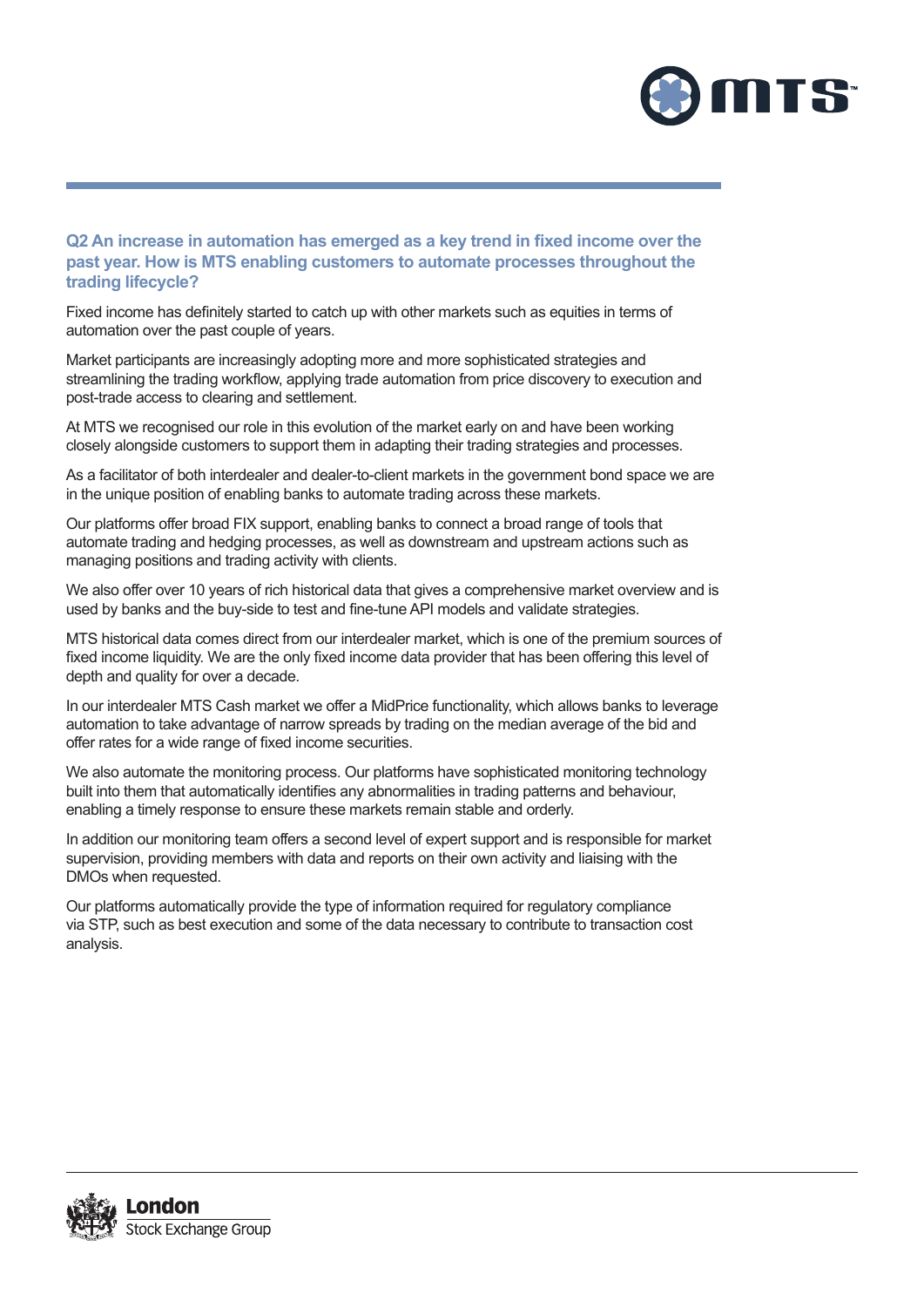

## Q3 How are you leveraging technology to address liquidity challenges in fixed **income markets?**

During 2015 we teamed up with B2SCAN to launch a maior initiative to enhance pre-trade liquidity discovery in the fixed income markets. MTS B2SCAN is an aggregator and search engine of bank inventory, runs and axes for the buy-side, which enhances pre-trade information and efficiency for traders on MTS's BondVision platform in Europe.

We have also focused significantly on enhancing liquidity in the corporate bond and emerging market debt markets through our MTS BondsPro platform.

One of the most notable changes was the introduction of an HTML 5 interface. This greatly improves the accessibility to the market by offering users a cutting edge front-end solution that enables access without the need for local software installation. There are very few platforms using this kind of technology so extensively, and by improving ease of access we have increased participation and liquidity.

By having a web-based GUI we are also able to rapidly roll out other liquidity-enhancing initiatives such as our colour coded pricing feature.

This interesting feature enables traders to locate the most reliable sources of liquidity quickly and efficiently, even in volatile market conditions, by highlighting firm prices in either pink or blue, depending on the probability of trade execution.

We have also focused on facilitating cross-border liquidity on the platform, having rolled it out in the UK and Switzerland and enabling participants in those jurisdictions to trade with each other and with US counterparties. This has led to a rise in buy- and sell-side engagement on the platform, contributing to an expansive trading network with over 650 institutions across the US. UK and Switzerland.

## Q4 As business models continue to evolve, how does MTS differentiate itself **through technology?**

Both banks and buy-side institutions are going through a period of significant change, and while their business models evolve, MTS prides itself on investment in R&D to deliver the optimum combination of innovation and stability across our product range.

Past performance is not a quarantee of future results, but our technology leverages over 25 vears of experience and stability. Our customers can be assured that the innovative products and enhancements we roll out over the coming year will be grounded in this track record of stability and consistency.